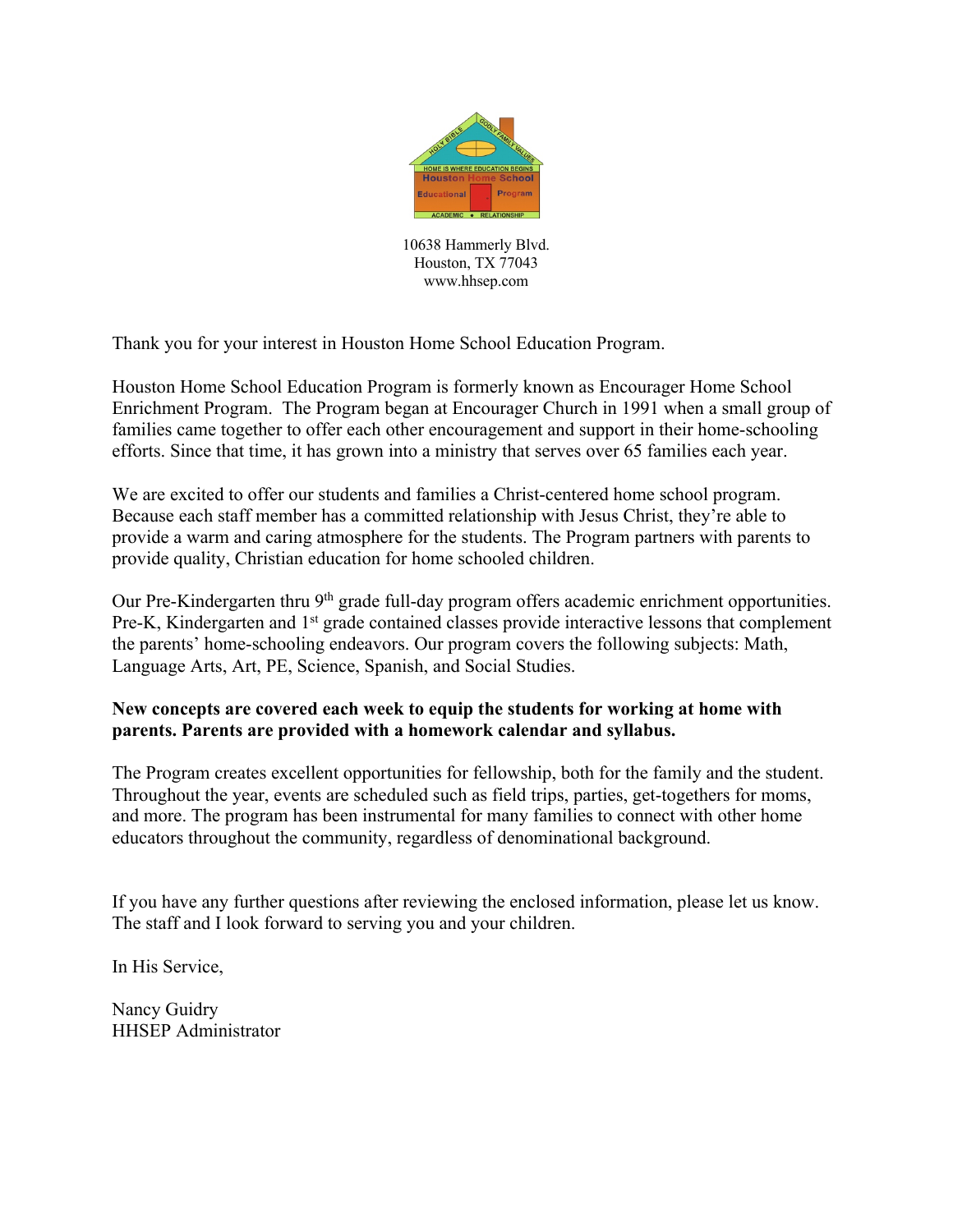# About Us

Our mission is to provide educational opportunities of academic excellence taught from a Christian perspective to aid parents in schooling their children in subjects that are difficult to teach in a single child setting. We are first and foremost a ministry. Prayer and godly morals are stressed for all teachers and employees of HHSEP. We employ teachers that have a love and gifting for teaching and make excellence in all they do a priority.

The outline of courses for Pre-K-9th grades currently offered is:

- Pre-K Enrichment
- Kindergarten Enrichment
- First Grade Enrichment
- Second  $-9th$ 
	- 1. Language Arts Core curriculum
	- 2. Science Core curriculum
	- 3. Math
	- 4. Art
	- 5. Physical Education
	- 6. Spanish

While our primary focus is to provide educational opportunities, there are also opportunities throughout the school year for fellowship, both for the family and the student. Extracurricular events offered by the program may include field trips, special Moms' get-togethers and more. The program has been instrumental to many families in connecting with other home educators throughout the community, regardless of denominational background.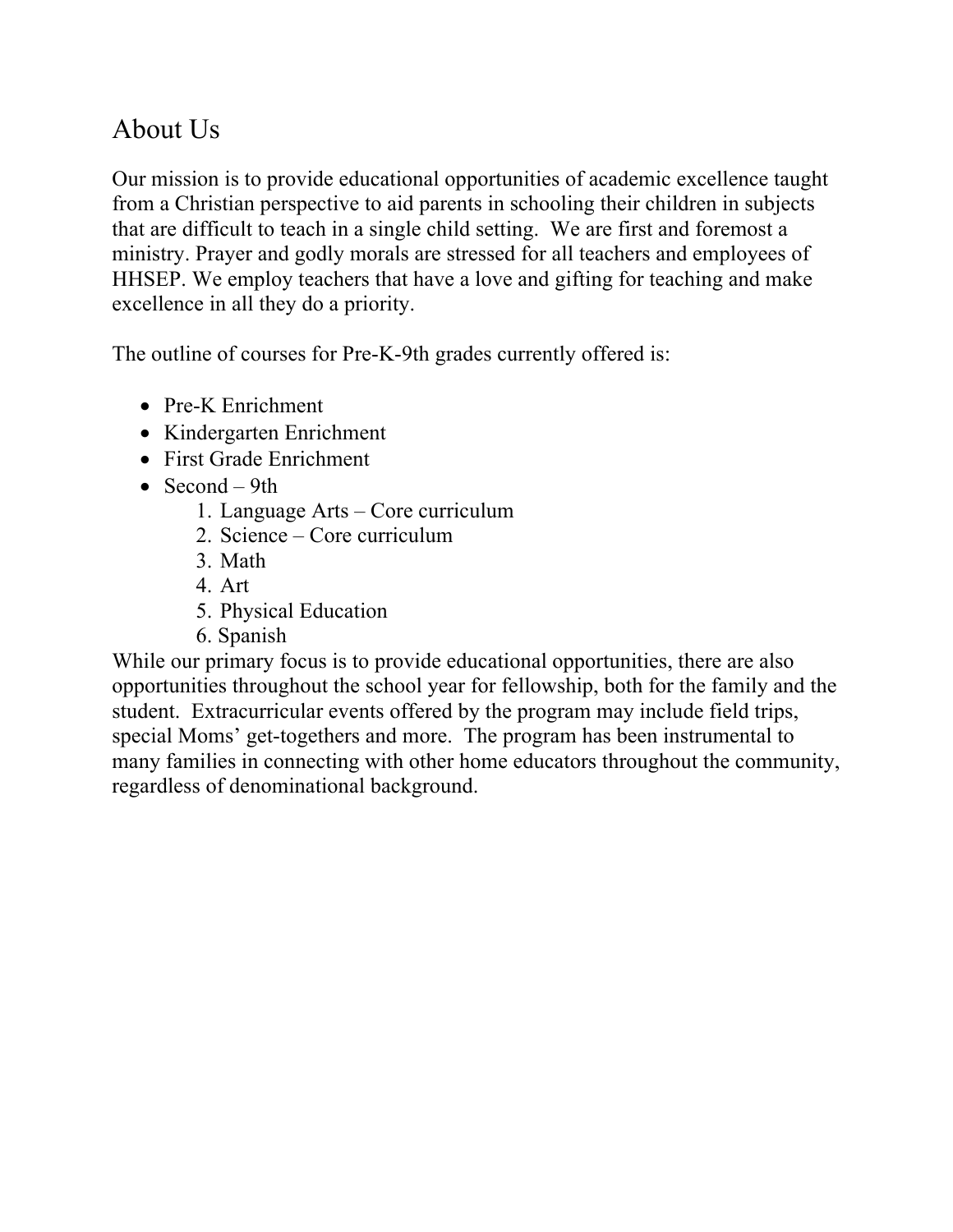## **Overview for New Students**

HHSEP Classes for 2022-2023 will begin on *Tuesday, September 6th,* and will run through May 16th. We have breaks for Thanksgiving, Christmas, and Spring Break. All classes meet on Tuesdays beginning at 9:00 AM and ending at 3:00 PM. We have a midday break for sack lunches.

Applications for new students will begin January 28, 2021. Space at each grade level is limited. Forms can be obtained by emailing/calling or visiting our office.

## **In order to begin the registration process, the following forms must be turned in:**

- **1. New Student Profile Application**
- **2. Enrollment Forms**

**The above forms must be accompanied by the Registration Fee. The Registration Fee is \$75, if paid before June 1st.** (There is a sibling discount noted on the enrollment form.) After June 1st, the Registration Fee is \$80. The **Registration Fee is non-refundable**.

**Textbook purchases:** Parents are required to purchase all specified textbooks and supplies (please visit the website for a complete list). The majority of the classes require complete kits, including test packet and solutions manual. Keep in mind that many people will be ordering at the end of summer and suppliers may run short. Please order early.

# **Description of Grades**

**Preschool** Children entering this class *must be 4 by September 30th*.

The Program's Preschool class provides many hands-on activities and opportunities to work together as a group. Phonics-based pre-reading and number concepts are introduced (or reinforced) with an emphasis on developmental and social readiness. Other enrichment activities include singing, finger plays, Story Time, Bible, Science, Social Studies, Art, Spanish and playground fun. Motor skills are developed through fun-filled activities including cutting, pasting, painting, and coloring. This class has a yearly class fee of \$25.00.

Class limit is 12 students.

## **Kindergarten** Children entering this class *must be 5 by September 30th*.

The Kindergarten class will include a literature-based program that will *supplement* your home school reading curriculum. The class will also include Math, Science, Social Studies, Music, Spanish, Good Citizenship, Story Time, Center Time and playground fun. Students continue to develop both fine and large motor skills through the various activities and mediums utilized. This class has a yearly class fee of \$25.00. Class limit is 12 students.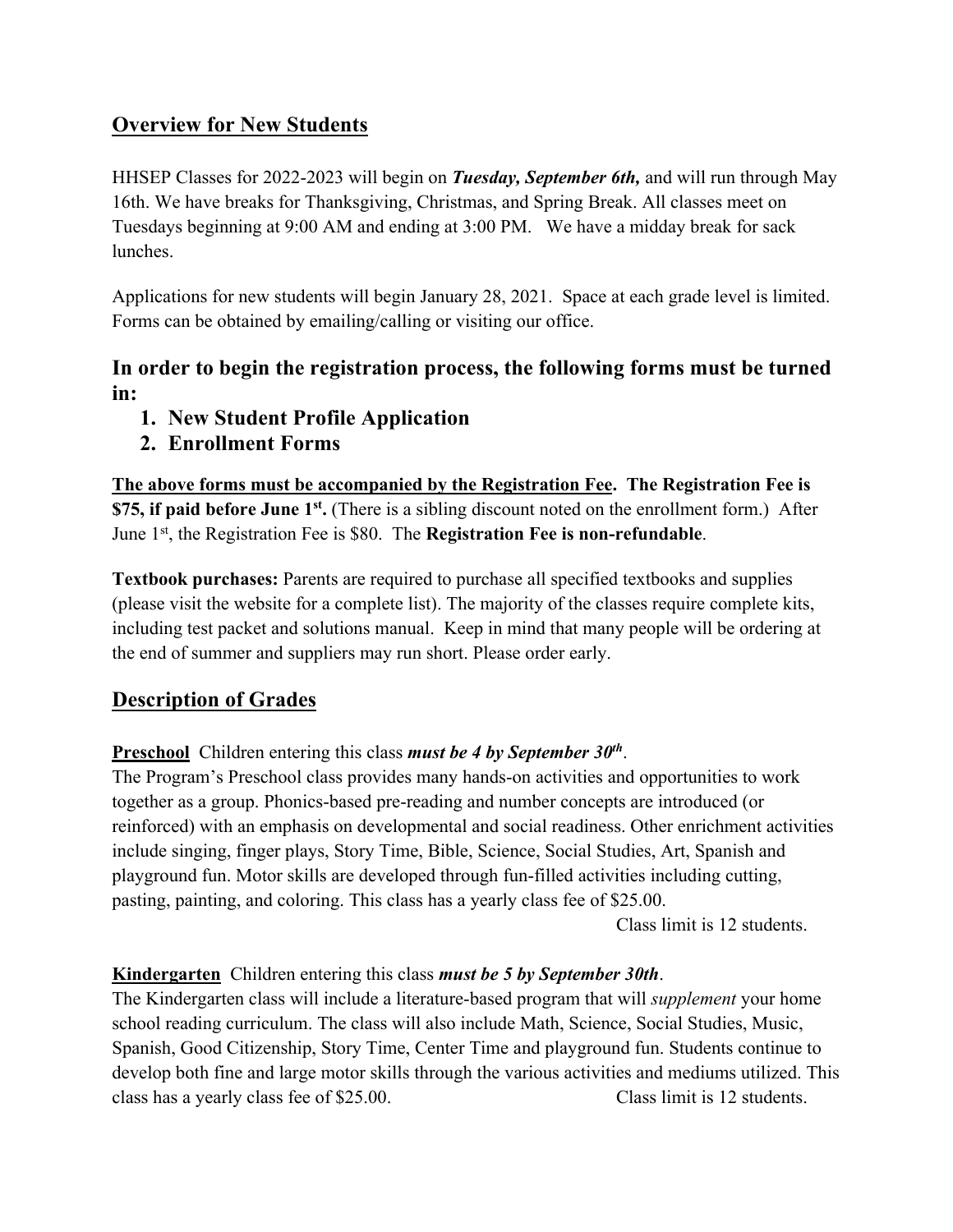**First Grade** Students entering contained 1st grade *must be 6 by September 30th.*  The first-grade class follows an exciting and motivating classroom format. This class will include phonics-based reading practice intended to supplement the reading curriculum parents use at home. Additional instruction includes Writing practice, hands-on Science, Social Studies, and Art. Math skills are added to the curriculum based upon students' abilities. Some lessons are adjusted according to the individual level of students. This class has a yearly class fee of \$25.00.

Class limit is 12 students.

#### **Second thru Ninth Grade**

2<sup>nd</sup>-9<sup>th</sup> grade students rotate through six classes including Science, Spanish, Physical Education, Art, Math, and Language Arts. It is recommended that all students be placed into classes based on age rather than academic achievement. Exceptions will be made only after careful review of a student's academic records and personal references regarding social maturity. Class limit for second thru ninth grades is 15 students. At HHSEP, parents are respected as the students' primary teacher. Our classes are designed to enable parents to bring out the best in each student.

## **Description of Classes**

**Language Arts** ( $1<sup>st</sup> - 9<sup>th</sup>$  grade) Writing is a core curriculum class at HHSEP, which means that parents do not need to purchase an additional writing curriculum. Classroom instruction includes fun learning activities meant to introduce writing skills and basic grammar to young writers. Homework assignments reinforce and encourage students to utilize the skills learned on Tuesdays. Time and practice are required for children to learn how to write well. We help parents by providing classroom instruction and homework assignments that build knowledge, skill, and confidence. **For students in 3rd – 9th grade**, **this class requires approximately 3-5 hours of homework. Time spent varies according to grade level and students' abilities. Daily work on Creative Writing assignments is encouraged. Parental oversight and assistance with assigned homework is required at all grade levels to ensure understanding of material and successful completion of work.**

**Science**  $(2<sup>nd</sup> - 9<sup>th</sup> grade)$  At HHSEP, we teach students from the Biblical creation viewpoint with God being glorified and exalted for His creation of the complex world in which we live! The 2<sup>nd</sup> grade class is a fun enrichment course. Science is taught as a "core curriculum" class for students in 3<sup>rd</sup> thru 9<sup>th</sup> grades. Parents only need to purchase the textbooks we use at the Program. Science class time will include instruction, coordinated activities, and hand-on labs at all levels. **The 2nd – 9th grade core classes will be assigned weekly homework, including**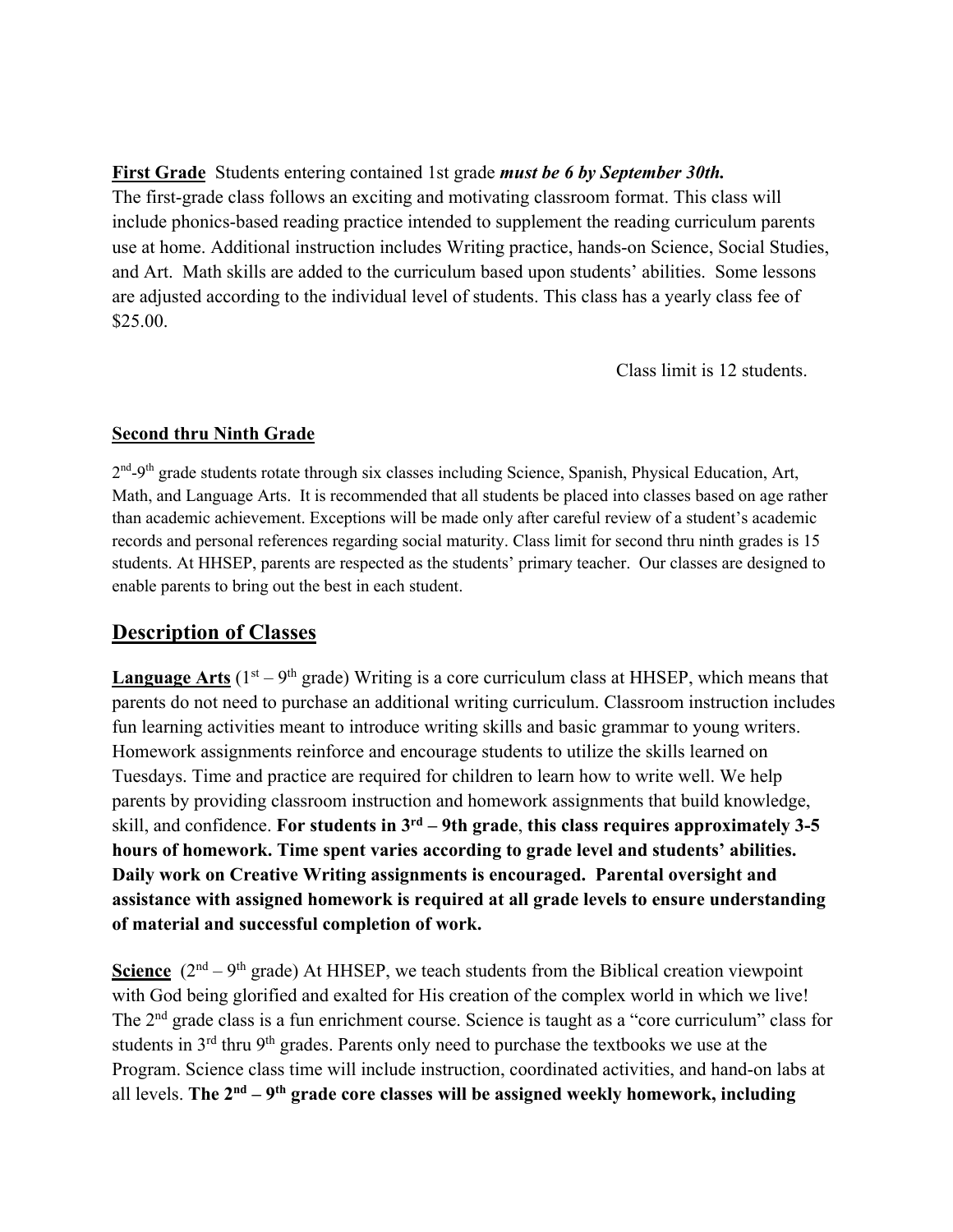**reading assigned pages in the textbook and completing pages in the Journals. Science should be incorporated into the daily home school schedule. Chapter review led by the parent during the week is necessary for the student to grasp all the vocabulary and material, especially if the student will be tested**. In addition, students may be asked to complete a minor science project outside of class.

### **MATH**

Math-U-See textbooks move students from primary grades to algebra. Each course contains a series of daily lessons covering all areas of general math. Each lesson presents a small portion of math content ( an increment) that builds on prior knowledge and understanding. Students are not required or expected to grasp a concept fully the first time it is presented. After an increment is introduced, it becomes a part of the student's daily work for the rest of the year. Students will have many opportunities to gain understanding and to achieve mastery.

This class requires at least 5 hours of homework per week. Time spent varies according to grade level and students' abilities. Daily work on Math assignments is encouraged. Parental oversight and assistance with assigned homework is required for all grade levels to ensure understanding of material and successful completion of work. This cumulative, continual practice ensures that students will retain what they have learned.

**Spanish** ( $2<sup>nd</sup> - 9<sup>th</sup>$  grade) Introduces students to a foreign language, building confidence to use vocabulary and grammar learned in class. Students will learn words, phrases, simple conversations, songs and Scripture in Spanish. Each year we focus on a different Spanish speaking country and learn about some of its history and culture. Parents should expect to spend about **20-30 minutes a day** reviewing vocabulary with the student. Review enables a student to retain vocabulary taught in class, to participate fully in each class, and to achieve good results on quizzes and tests.

**Physical Education** ( $2<sup>nd</sup> - 8<sup>th</sup>$  grade) Incorporates fun and interesting activities to encourage and reinforce physical fitness and well-being. Classes will consist of fitness time, health awareness, and skill development. Whenever age-appropriate, team sports will be introduced with the skills and rules that are taught and practiced.

Art  $(2<sup>nd</sup> - 9<sup>th</sup>$  grade) The Art instructor endeavors to bring each grade level many different opportunities to become familiar with art history and a variety of art mediums. The assignments will increase students' knowledge of color, theory, design and composition. Projects are worked on in the classroom with some projects requiring a few weeks to finish. Students may be asked to bring simple household supplies to complete a project. ART is an enjoyable class that enriches the education of our home school students.